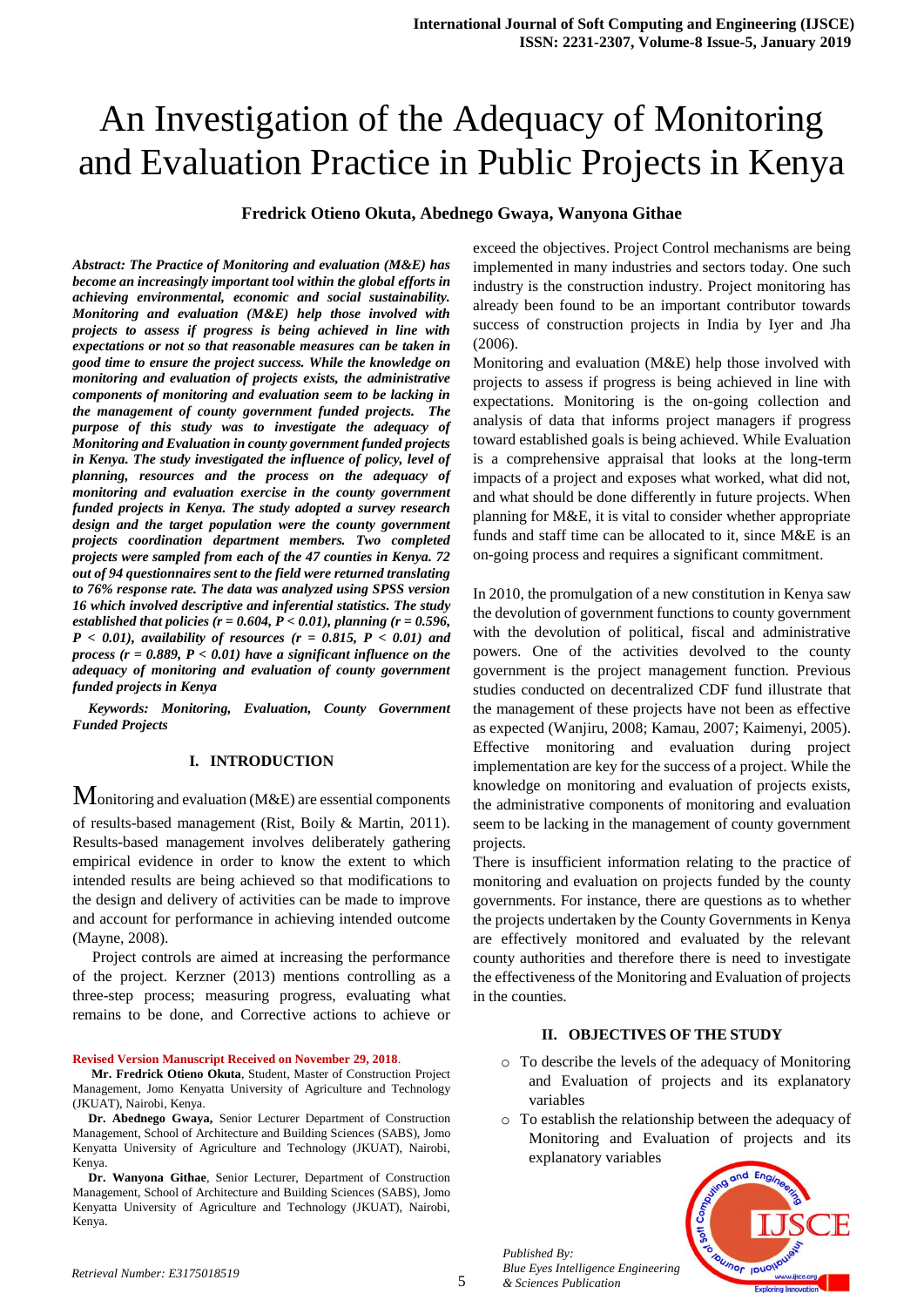## **An Investigation of the Adequacy of Monitoring and Evaluation Practice in Public Projects in Kenya**

- o To establish the challenges in Monitoring and Evaluation of County Government Projects
- o To develop a framework for effective Monitoring and Evaluation of County Government projects

## **III. RESEARCH HYPOTHESIS**

- o **HA1**: County Government Policies have a significant influence on the Adequacy of Monitoring and Evaluation of their projects
- o **HA2**: Resource Allocation at the County have a significant influence on the Adequacy of Monitoring and Evaluation of their projects
- o **HA3**: M&E procedures and process at the County have a significant influence on the Adequacy of Monitoring and Evaluation of the projects
- o **HA4**: Planning at the County have a significant influence on the Adequacy of Monitoring and Evaluation of their projects

### **IV. RESEARCH METHODOLOGY**

This study adopted a survey research method considering the nature of the study. Stratified random sampling technique was used in the selection of two completed projects from each of the 47 counties in Kenya. The respondents in this study were the county government projects coordination department. The data was collected using questionnaires and structured interview schedules that were administered to the respondents. The study adopted both qualitative and quantitative data analysis methods. Descriptive and inferential statistics were both involved in the data analysis for this study. The data was analyzed using SPSS and presented in form of tables, charts and graphs. The following multiple regression model was used in the study;

```
Y= f {X1, X2, X3, X4}
Y = \beta_0 + \beta_1 X_1 + \beta_2 X_2 + \beta_3 X_3 + \beta_4 X_4 + \epsilonWhere;
Y= Adequacy of Monitoring and Evaluation (AME)
X1= Policies (PLY)
X2= Planning (PLG)
X3= Resources (RES)
X4= Process (PRS)
€= Error term
```
#### **V. RESEARCH FINDINGS**

### **A. Basic Training of the Respondents**

The percentage of the respondents in descending order are Engineering at 24%, Architecture at 19%, Construction management at 17%, Quantity Surveying at 11%, Human resource at 8% and Accounting at 7%. Majority of the respondents for in the study consisted of people who have skills in the construction industry hence a better understanding of the exercise of monitoring and evaluation.

**B. Academic Qualification of the Respondents**

| <b>Training Area</b> | <b>Frequency</b> | <b>Percentage</b> |
|----------------------|------------------|-------------------|
| Engineering          |                  | 24%               |
| Architecture         | $\overline{4}$   | 19%               |

| Construction management   | 12 | 17%  |
|---------------------------|----|------|
| <b>Quantity Surveying</b> |    | 14%  |
| Project management        |    | 11%  |
| Accounting                |    | 7%   |
| Human Resource            |    | 8%   |
| Total                     | 72 | 100% |

57% of the respondents had bachelor's degree, 17% had Diploma, 14% had master's degree, 7% had Certificates while 6% had Doctoral degrees. Only 24% of the respondents lacked the basic university training

| Qualification            | <b>Frequency</b> | Percentage |
|--------------------------|------------------|------------|
| Certificate              |                  | 7%         |
| Diploma                  | 12               | 17%        |
| <b>Bachelor's Degree</b> | 41               | 57%        |
| Master's degree          | 10               | 14%        |
| <b>Doctoral Degree</b>   |                  | 6%         |
| Total                    | 72               | 100%       |

**C. Working Exposure of the Respondents in M&E Exercise**

| Years          | <b>Frequency</b> | Percentage |
|----------------|------------------|------------|
| Up to 5 Years  |                  | 7%         |
| 6-10 Years     | 11               | 15%        |
| 11-15 Years    | 29               | 40%        |
| 16-20 Years    | 15               | 21%        |
| Above 20 Years | 12               | 17%        |
| Total          | 72               | 100%       |

The percentage level of exposure of the respondents in descending order are; 11-15 Years at 40%, 16-20 Years at 21%, Above 20 years of experience at 17%, 6-10 Years at 15% and less than 5 years at 7%. Majority of the respondents in this study had an average of more than 11 years of exposure in monitoring and evaluation exercise. That was an advantage to the research as the respondents were well versed with the monitoring and evaluation at the counties hence providing more accurate answers for the study.

### **D. Descriptive Statistics**

The research revealed that the adequacy of monitoring and evaluation had a minimum value of 60% and a maximum value of 80% meaning that the monitoring and evaluation done in the county government projects is generally good hence is said to be adequately done. The predictor variable; policy, planning, resources and process all had minimum values ranging from 50% to 76% meaning that there is need to improve on the monitoring and evaluation policies, planning, resources and process at the county level if the monitoring and evaluation adequacy is to improve in the projects funded by the county governments.



6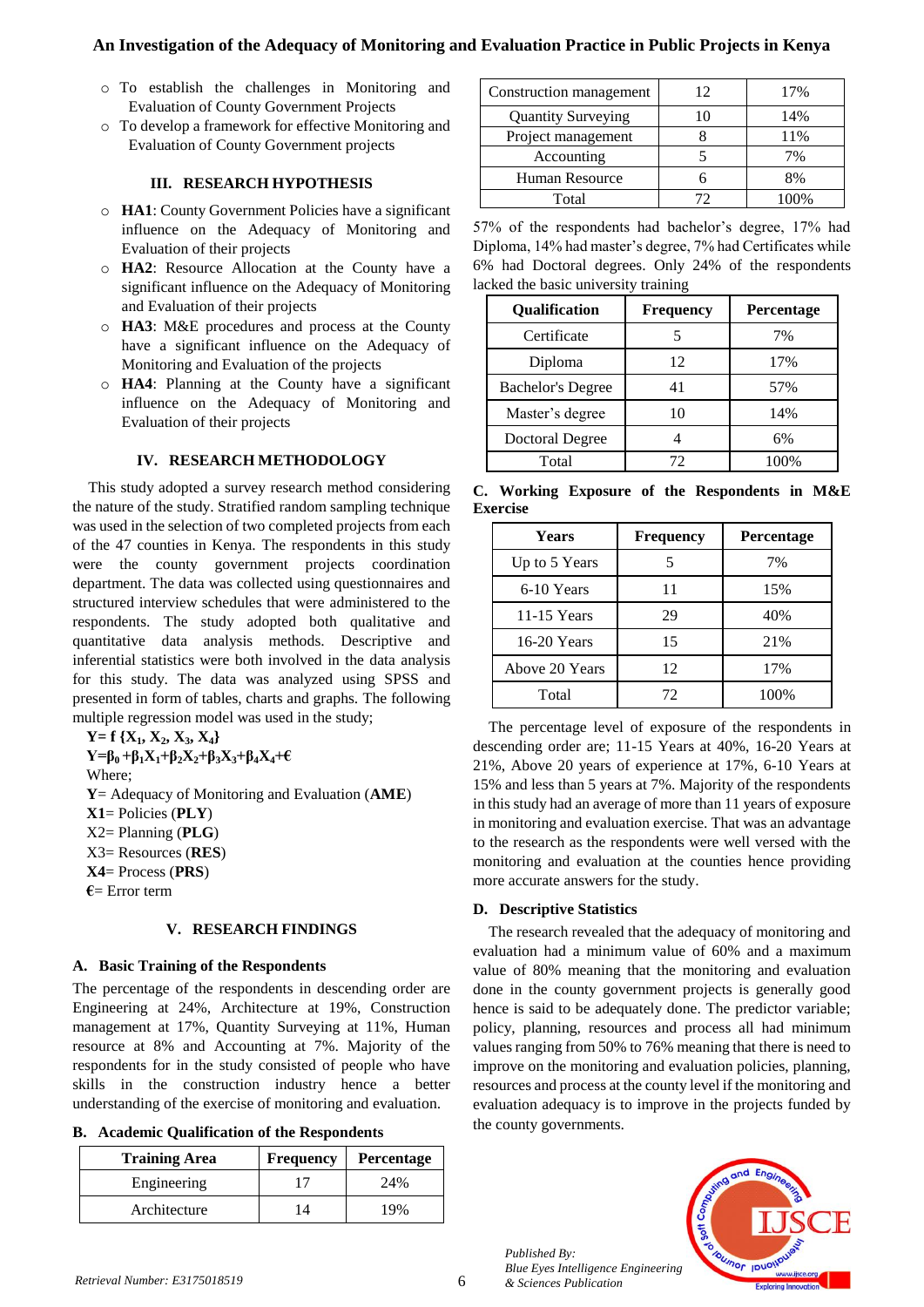#### **International Journal of Soft Computing and Engineering (IJSCE) ISSN: 2231-2307, Volume-8 Issue-5, January 2019**

|                     | N  | Range | <b>Minimum</b> | <b>Maximum</b> | <b>Std. Deviation</b> | <b>Variance</b> |
|---------------------|----|-------|----------------|----------------|-----------------------|-----------------|
| Adequacy of M&E     | 72 | 20    | 60             | 80             | 5.56381               | 30.956          |
| Policy              | 72 | 24    | 50             | 74             | 6.48889               | 42.106          |
| Planning            | 72 | 18    | 52             | 70             | 5.3033                | 28.125          |
| Resources           | 72 | 22    | 54             | 76             | 6.05549               | 36.669          |
| Process             | 72 | 16    | 53             | 69             | 4.91459               | 24.153          |
| Valid N (list wise) | 72 |       |                |                |                       |                 |

## **E. Correlation Analysis**

|             |                                                                                                 | <b>Adequacy of</b><br>M&E                                    | <b>Policy</b>  | <b>Planning</b> | <b>Resources</b> | <b>Process</b>   |
|-------------|-------------------------------------------------------------------------------------------------|--------------------------------------------------------------|----------------|-----------------|------------------|------------------|
| Adequacy of | Pearson<br>Correlation                                                                          | 1                                                            | $.604***$      | $.596***$       | $.815***$        | $.889**$         |
| M&E         | Sig. (2-tailed)                                                                                 |                                                              | $\mathbf{0}$   | $\overline{0}$  | $\overline{0}$   | $\overline{0}$   |
|             | Pearson<br>Correlation                                                                          | $.604***$                                                    | $\mathbf{1}$   | $.600**$        | $.633***$        | $.367**$         |
|             | Sig. (2-tailed)                                                                                 | $\Omega$                                                     |                | $\Omega$        | $\Omega$         | 0.002            |
|             | Pearson<br>Correlation                                                                          | $.596**$                                                     | $.600**$       | 1               | $.798***$        | $.420**$         |
|             | Policy<br>Planning<br>Sig. (2-tailed)<br>Pearson<br>Correlation<br>Resources<br>Sig. (2-tailed) | $\overline{0}$                                               | $\mathbf{0}$   |                 | $\Omega$         | $\theta$         |
|             |                                                                                                 | $.815***$                                                    | $.633***$      | $.798***$       | $\mathbf{1}$     | $.740**$         |
|             |                                                                                                 | $\boldsymbol{0}$                                             | $\overline{0}$ | $\overline{0}$  |                  | $\boldsymbol{0}$ |
| Process     | Pearson<br>Correlation                                                                          | $.889***$                                                    | $.367**$       | $.420**$        | $.740**$         | 1                |
|             | Sig. (2-tailed)                                                                                 | $\theta$                                                     | 0.002          | $\overline{0}$  | $\overline{0}$   |                  |
|             |                                                                                                 | **. Correlation is significant at the 0.01 level (2-tailed). |                |                 |                  |                  |

Correlation analysis was conducted in order to determine the direction and the strength of the relationship between the dependent variable and independent variable(s). In this study Pearson correlation coefficient was used to determine the magnitude and the direction of the relationships between the dependent variable and independent variables.

Correlation coefficients were the statistical method utilized to explore the four variables: Policy, Planning, Resources and Process. The correlation between Process and Adequacy of Monitoring and Evaluation was the most significant,  $r =$ 0.889,  $P < 0.01$  meaning that the predictor variable and the dependent variable both increases in case of a unit increase in the predictor variable.

The correlation between Resources and Adequacy of Monitoring and Evaluation was also significant,  $r = 0.815$ ,  $P <$ 0.01 meaning that the predictor variable and the dependent variable both increases in case of a unit increase in the predictor variable. While the correlation between Policy and Adequacy of Monitoring and Evaluation was also significant,  $r = 0.604$ ,  $P < 0.01$  meaning that the predictor variable and the dependent variable both increases in case of a unit increase in the predictor variable.

The correlation between Planning and Adequacy of monitoring and evaluation was also significant at  $r = 0.596$ , P < 0.01 meaning that the predictor variable and the dependent

variable both increases in case of a unit increase in the predictor variable

### **F. Regression Analysis**

This is a measure of the ability of independent variables to predict an outcome of a dependent variable where there is a linear relationship between them. This study used regression analysis to establish whether independent variables predicted the dependent variable.

The R square, t-tests and F tests and Analysis of Variances tests were all generated by SPSS to test the significance of the relationship between the variables under the study and establish the extent to which the predictor variables explained the variation in the dependent variable. Multiple regression model was also generated to determine the effect of moderating variables.

**Y= f {X1, X2, X3, X4}**  $Y = \beta_0 + \beta_1 X_1 + \beta_2 X_2 + \beta_3 X_3 + \beta_4 X_4 + \epsilon$ Where;

**Y**= Adequacy of Monitoring and Evaluation (**AME**)

**X1**= Policies (**PLY**)

X2= Planning (**PLG**)

X3= Resources (**RES**)

**X4**= Process (**PRS**)

*Published By:*

*& Sciences Publication* 

**€**= Error term

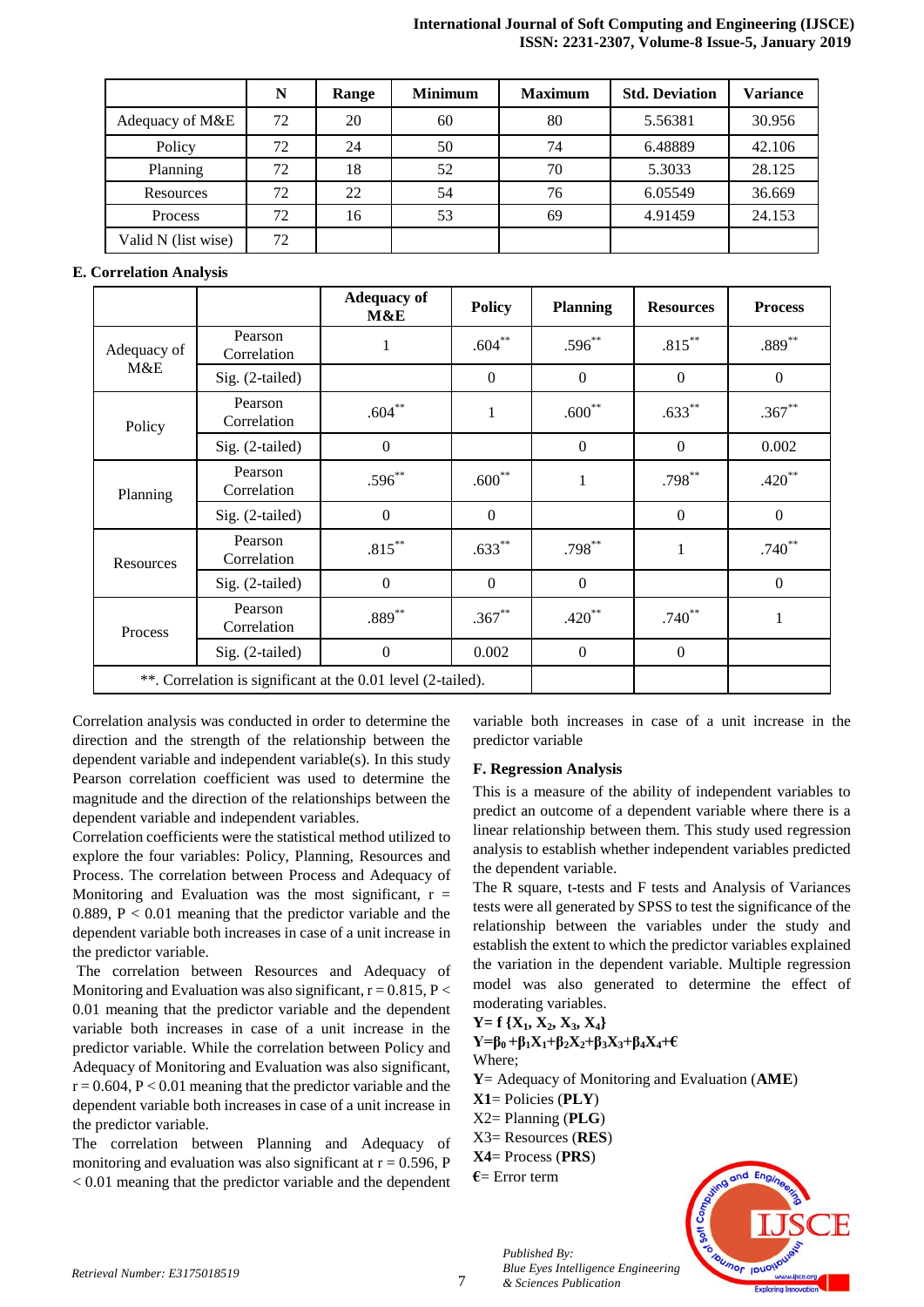## **An Investigation of the Adequacy of Monitoring and Evaluation Practice in Public Projects in Kenya**

| <b>Model Summary</b>                                  |                |        |          |                   |  |  |
|-------------------------------------------------------|----------------|--------|----------|-------------------|--|--|
| Model                                                 | R              | R      | Adjusted | Std. Error of the |  |  |
|                                                       |                | Square | R Square | Estimate          |  |  |
|                                                       | $.943^{\circ}$ | 0.889  | 0.883    | 1.90419           |  |  |
| a. Predictors: (Constant), Process, Policy, Planning, |                |        |          |                   |  |  |
| Resources                                             |                |        |          |                   |  |  |

 Coefficient of determination explains the extent to which changes in the dependent variable can be explained by the change in the independent variables or the of variation in the dependent variable (Adequacy of Monitoring and Evaluation) that is explained by all the four independent variables (Policies, Planning, Resources tools and Processes).

The four independent variables that were studied, explain 94.3% of the effects of the independent variables on the adequacy of monitoring and evaluation of county government funded projects as represented by the  $R<sup>2</sup>$  which means that other factors not studied in this research contribute 5.7% of the effects of the independent variables on the adequacy of monitoring and evaluation. Therefore, further research should be conducted to investigate the other factors influencing the adequacy of monitoring and evaluation (5.7%).

| ANOVA <sup>b</sup> |                                        |                                                                 |    |             |        |                   |  |  |  |
|--------------------|----------------------------------------|-----------------------------------------------------------------|----|-------------|--------|-------------------|--|--|--|
|                    | Model                                  | Sum of Squares                                                  | df | Mean Square | F      | Sig.              |  |  |  |
|                    | Regression                             | 1954.937                                                        | 4  | 488.734     | 134.78 | .000 <sup>a</sup> |  |  |  |
|                    | Residual                               | 242.938                                                         | 67 | 3.626       |        |                   |  |  |  |
|                    | Total                                  | 2197.875                                                        | 71 |             |        |                   |  |  |  |
|                    |                                        | a. Predictors: (Constant), Process, Policy, Planning, Resources |    |             |        |                   |  |  |  |
|                    | b. Dependent Variable: Adequacy of M&E |                                                                 |    |             |        |                   |  |  |  |

Study findings in ANOVA table indicated that the coefficient of determination was significant as evidence of F ratio of 134.78 with p value 0.000<0.05 (level of significance). Thus, the model was fit to predict the adequacy of monitoring and evaluation of county government funded projects using Policies, Planning, Resources and the Processes

### **G. Hypothesis Testing**

| Coefficients <sup>a</sup> |                                        |                                    |            |                                  |          |          |  |  |  |
|---------------------------|----------------------------------------|------------------------------------|------------|----------------------------------|----------|----------|--|--|--|
| Model                     |                                        | <b>Unstandardized Coefficients</b> |            | <b>Standardized Coefficients</b> |          | Sig.     |  |  |  |
|                           |                                        | B                                  | Std. Error | Beta                             |          |          |  |  |  |
|                           | (Constant)                             | $-4.404$                           | 3.698      |                                  | $-1.191$ | 0.238    |  |  |  |
|                           | Policy                                 | 0.215                              | 0.046      | 0.251                            | 4.644    |          |  |  |  |
|                           | Planning                               | 0.132                              | 0.079      | 0.126                            | 1.68     | 0.008    |  |  |  |
|                           | Resources                              | 0.012                              | 0.097      | 0.013                            | 0.123    | 0.002    |  |  |  |
|                           | Process                                | 0.831                              | 0.076      | 0.734                            | 10.944   | $\theta$ |  |  |  |
|                           | a. Dependent Variable: Adequacy of M&E |                                    |            |                                  |          |          |  |  |  |

The first hypothesis of the study stated that there is a significant relationship between County government policies and the adequacy of monitoring and evaluation of projects funded by the counties.

Findings in the table above showed that County government policies had coefficients of estimate which was  $\beta$ 1 = 0.215 (p-value=0.000 which is less than  $\alpha$ =0.05) thus we accept the hypothesis and conclude that there is a significant relationship between County government policies and the adequacy of monitoring and evaluation of county government funded projects in Kenya.

This suggests that there is up to 0.215 unit increase in the adequacy of monitoring and evaluation for each unit improvement in the County government policies. Furthermore, the effect of monitoring techniques was stated by the t-test value =4.65 which implies that the standard error associated with the parameter is more than the effect of the parameter.

The second hypothesis of the study stated that there is a significant relationship between County government Planning

and the adequacy of monitoring and evaluation of projects funded by the counties.

 Findings in the table above showed that County government planning had coefficients of estimate which was  $\beta$ 2 = 0.132 (p-value=0.008 which is less than  $\alpha$ =0.05) thus we accept the hypothesis and conclude that there is a significant relationship between County government Planning and the adequacy of monitoring and evaluation of county government funded projects in Kenya.

This suggests that there is up to 0.132 unit increase in the adequacy of monitoring and evaluation for each unit improvement in the County government Planning. Furthermore, the effect of monitoring techniques was stated by the t-test value =1.68 which implies that the standard error associated with the parameter is more than the effect of the parameter.



*Published By: Blue Eyes Intelligence Engineering*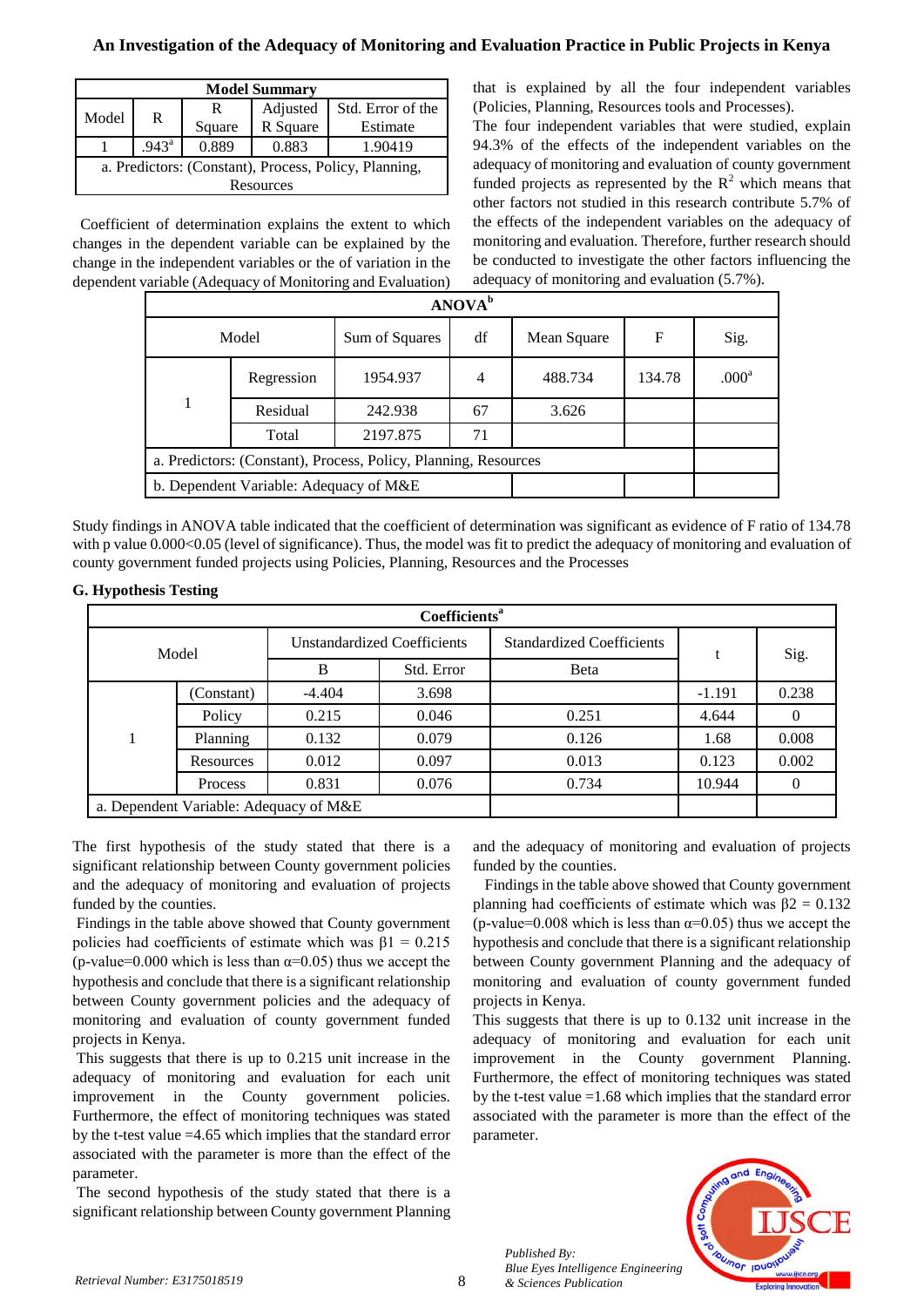The third hypothesis of the study stated that there is a significant relationship between County government Resources and the adequacy of monitoring and evaluation of projects funded by the counties.

Findings in the table above showed that County government resources had coefficients of estimate which was  $β3 = 0.012$ (p-value=0.002 which is less than  $\alpha$ =0.05) thus we accept the hypothesis and conclude that there is a significant relationship between County government Resources and the adequacy of monitoring and evaluation of county government funded projects in Kenya.

 This suggests that there is up to 0.012 unit increase in the adequacy of monitoring and evaluation for each unit improvement in the County government Resource. Furthermore, the effect of monitoring techniques was stated by the t-test value  $=0.123$  which implies that the standard error associated with the parameter is more than the effect of the parameter.

 The fourth hypothesis of the study stated that there is a significant relationship between County government Processes and the adequacy of monitoring and evaluation of projects funded by the counties.

 Findings in the table above showed that County government Processes had coefficients of estimate which was  $\beta$ 4 = 0.831 (p-value=0.000 which is less than  $\alpha$ =0.05) thus we accept the hypothesis and conclude that there is a significant relationship between County government processes and the adequacy of monitoring and evaluation of county government funded projects in Kenya.

 This suggests that there is up to 0.831 unit increase in the adequacy of monitoring and evaluation for each unit improvement in the County government processes. Furthermore, the effect of monitoring techniques was stated by the t-test value =10.94 which implies that the standard error associated with the parameter is more than the effect of the parameter.

### **H. Discussion of the Findings**

The results of the analysis have revealed that Planning had a positive and significant effect on the adequacy of monitoring and evaluation of county government funded projects in Kenya. The existing literature (Naoum, Fong & Walker, 2004; Ling & Chan, 2002; Thomas, Macken, Chung & Kim, 2002; Naoum 1991) had indicated that monitoring planning is a key tool that stakeholders use to ensure the success of projects.

The results are also supported by Faniran, Love and Smith (2000) who describe monitoring planning as the systematic arrangement of project resources in such a way that it leads to achievement of project objectives. Considering monitoring and evaluation as a project, the success of monitoring and evaluation of projects is highly attributable to the levels of planning at the by the monitoring and evaluation team

 There is a positive and significant relationship between the level of county government resources for monitoring and evaluation and the adequacy of monitoring and evaluation of its projects. Congregate to the results, from the results by World Bank, (2012) it revealed that monitoring human resource management is key in maintaining and retaining a stable monitoring staff which contributes to project success.

Further support to the study findings is by Sahlin-Andersson and Söderholm (2002) who echoed that the flow of information is vital for the success of such project or organization. In a similar vein, ineffective, poor or lack of communication can lead to a series of problems within project performance (Momballou, 2006).

 The results of the analysis have also revealed that the county government policies have a significant influence on the effectiveness of monitoring and evaluation of county government funded projects in Kenya. Favorable policies will eventually lead to a more effective process and therefore the county government must check on its policies and benchmark with the other counties to ensure the success of its projects

 Finally, the study has also established that the processes and the procedures of executing monitoring and evaluation in the county government projects also has a significant influence on the effectiveness of monitoring and evaluation of the projects.

### **VI. CONCLUSIONS**

The study concluded that; Monitoring and Evaluation done in the county government projects is fairly good in most of the counties in Kenya however this can be improved if the county government monitoring and evaluation policies are improved, the level of planning, resources and process of monitoring and evaluation is improved since the research revealed that the four predictor variables explains 94% of the overall performance of monitoring and evaluation of projects funded by the county governments in Kenya.

#### **RECOMMENDATIONS**

The research established that the predictor variable; Policy, Planning, Resources and Processes have a significant influence on the effectiveness of Monitoring and Evaluation of the projects funded by the county government in Kenya. The research therefore recommends the following;

- i. A policy framework for Monitoring and Evaluation of public projects in Kenya to guide the process of Monitoring and Evaluation. The framework will ensure that every county does adequate Monitoring and Evaluation which will eventually boost the performance of the projects
- ii. Currently, the county government projects in Kenya are handled by the public works. Most of the counties do not have well equipped Monitoring and Evaluation units considering the counties were created just the other day after the promulgation of the new constitution in 2010 in Kenya. The research recommends the creation of functional Monitoring and Evaluation units in every county which should be integrated into the current public works. The department will be purely in charge of Monitoring and Evaluation of the projects
- iii. An ICT system to support Monitoring and Evaluation exercise should be acquired by the counties in Kenya since the research discovered that the Monitoring and Evaluation exercise in the counties still employs the use of traditional approaches